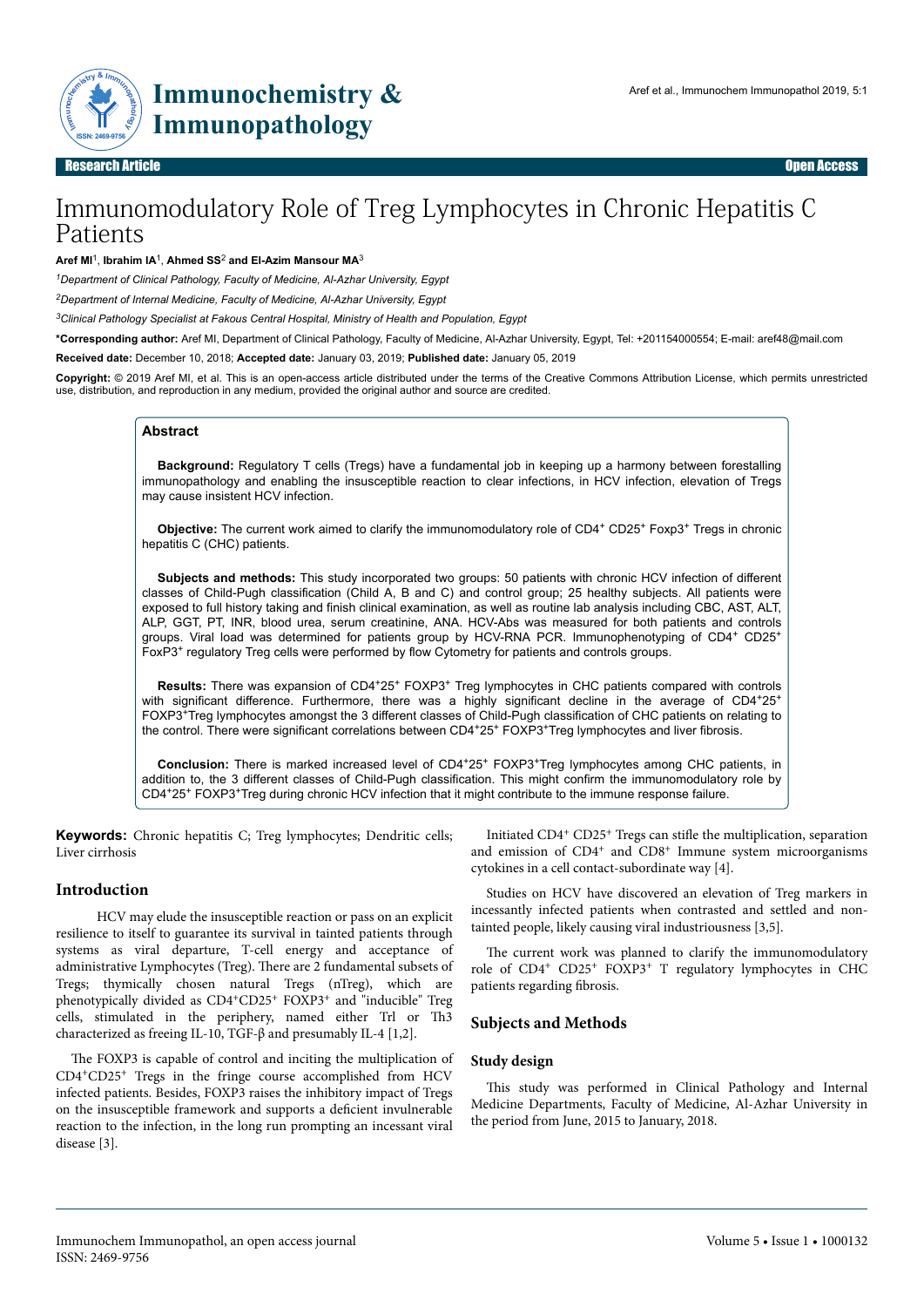**Citation:** Aref MI, Ibrahim IA, Ahmed SS, El-Azim Mansour MA (2019) Immunomodulatory Role of Treg Lymphocytes in Chronic Hepatitis C Patients. Immunochem Immunopathol 5: 132.

#### **Ethical considerations**

Endorsement for achievement this examination was found from Clinical Pathology and Interior Prescription Divisions, in the wake of getting Institutional Audit Board (IRB) and moral advisory group endorsement. Furthermore, composed educated assent was accomplished from every patient

## **Subjects**

#### This study included 2 groups:

Case group: It included 50 patients. They were 37 (74%) males and 13 (26%) females. Mean  $\pm$  SD of their ages was 52.3  $\pm$  3.5 years. They were present in the outpatient clinic of Internal Medicine Department, Al-Azhar University Hospitals.

Inclusion criteria: Chronic hepatitis C patients in various clinical states (Child A, B and C) who had positive HCV antibody with persistently elevated ALT activity and measurable serum level of HCV RNA by PCR for at least 6 months. They were collected from patients' files.

Exclusion criteria: Patients with medication or liquor misuse, HBV, HDV, or immune system hepatitis (positive ANA), metabolic liver infection, introduction to hepatotoxin or immunosuppressive treatment. In addition, those with any chronic illness, thyroid and psychiatric diseases, diabetes mellitus, renal or heart failure. Pregnant or lactating females or those were taking contraceptive pills or obese were excluded.

Control group (II): (25 Healthy subjects): They matched patients as regards age and sex. They were 18 (72%) males and 7 (28%) females. Mean  $\pm$  SD of their ages is 51.9  $\pm$  3.8 years. They were evidenced to be negative for HCV Abs by ELISA and did not have history of liver diseases.

## **Data collection**

Clinical evaluation that includes age and sex, general, abdominal, chest and heart examinations.

#### **Sampling**

An 8 mL Blood samples were collected from each subject and separated for routine lab investigations, detection of HCV Ab. Furthermore, 6 mL blood samples were collected in a sterile tube containing EDTA and divided into three parts 2 mL for flow Cytometry, 2 mL for CBC and 2 mL for real-time PCR (CHC patient only). EDTA was used for flow cytometry as the reagent's performance may be affected by the use of other anticoagulant (Figure 1) [6].

The sample was stained freshly for flow cytometry within 6 hours for optimal results, during this period; the blood was kept at room temperature (20-25°C). Tests with hemolysis, clots or suspended cell aggregates were rejected (Figure 1).

#### **Methods**

## A. Laboratory investigations include:

• Complete blood picture (CBC) (Sysmex KX-21, Japan).

- Total and direct bilirubin, serum albumin, ALT, AST, ALP, GGT) (COBAS INTEGRA® 400 plus, Roche Diagnostics Ltd., Switzerland). PT was measured by (Coatron M1, Germany).
- Blood urea and serum creatinine (COBAS INTEGRA® 400 plus, Roche Diagnostics Ltd., Switzerland)
- ANA and HCV-Abs using ELISA technique (Axiom, Worm (WO), Germany).

B. HCV RNA detection by real-time PCR was performed using "DNA-Technology, Research and Production LLC, Russia"

C. Flow Cytometric analysis that includes immunophenotyping of CD4+ CD25+ FoxP3+ regulatory T-reg cells using (Flow XTM Human Regulatory T Cell Multi-Color Flow Kit) (Cat. no. FMC021) (R and D Systems Inc., Minneapolis, USA). Investigation was finished utilizing stream Cytometry (FACS caliber, Becton Dickinson, San Jose, California, USA) and CELLQuest TM Software (BD Biosciences, San Diego, USA) to patients and controls groups (Table 1-4).

Statistical analysis: The gathered information were displayed, organized, and broke down utilizing the Statistical Package for Social Sciences (SPSS version 19.0).



Figure 1: Flow Cytometry dot blot from the peripheral blood sample of a CHC patient. Forward and side scattering, mononuclear cells were gated (A). Isotype control mouse IgG1 (PE), mouse IgG2b (FITC) (B). CD4 (FITC) and CD25 (APC) (C). FoxP3 (PE) (D).

# **Results**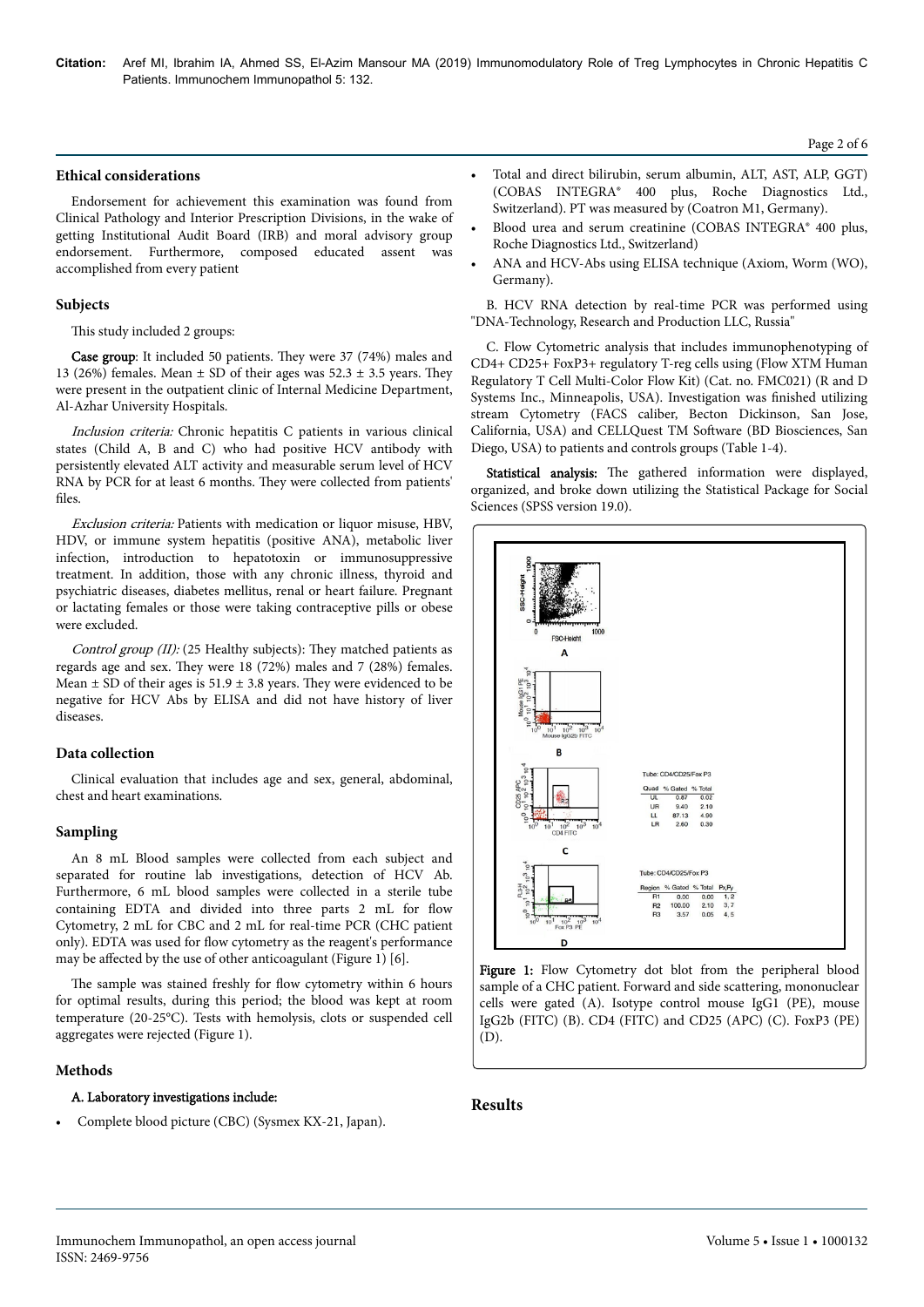**Citation:** Aref MI, Ibrahim IA, Ahmed SS, El-Azim Mansour MA (2019) Immunomodulatory Role of Treg Lymphocytes in Chronic Hepatitis C Patients. Immunochem Immunopathol 5: 132.

# Page 3 of 6

| Parameter                                    | Child A<br>(No=20) | Child B<br>(No=15) | Child C<br>$(No=15)$ | Control         | F     | P           |
|----------------------------------------------|--------------------|--------------------|----------------------|-----------------|-------|-------------|
| $Hb$ (g/dL)                                  | $13.6 \pm 1.75$    | $9.4 \pm 1.85$     | $10.2 \pm 2.4$       | $14.3 \pm 1.5$  | 31.3  | $< 0.001**$ |
|                                              | $9.9 - 16.6$       | $5 - 12$           | $6.1 - 15.5$         | $12 - 17$       |       |             |
| <b>TLC</b><br>$(x 10^3/\text{mm}^3)$         | $6.0 \pm 1.76$     | $4.1 \pm 3.2$      | $3.6 \pm 1.4$        | $7.1 \pm 1.7$   | 17.3  | $< 0.001**$ |
|                                              | $2.5 - 8.5$        | $1.4 - 14.5$       | $1.9 - 7$            | $4 - 10$        |       |             |
| <b>PLT</b><br>$(x 10^3/mm^3)$                | $149.6 \pm 70.2$   | $93.5 \pm 25$      | $80 \pm 42.2$        | $280.4 \pm 68$  | 53.1  | $< 0.001**$ |
|                                              | $37 - 314$         | $43 - 140$         | $37 - 188$           | $180 - 401$     |       |             |
| <b>PT</b><br>(seconds)                       | $13.5 \pm 1.5$     | $20.6 \pm 3.0$     | $25.85 \pm 6.4$      | $13.5 \pm 1.5$  | 85.0  | $< 0.001**$ |
|                                              | $12.2 - 17.8$      | $17.3 - 27.5$      | $18.3 - 42.9$        | $12.2 - 17.4$   |       |             |
| <b>INR</b>                                   | $1.17 \pm 0.14$    | $1.9 \pm 0.3$      | $2.34 \pm 0.7$       | $1.1 \pm 0.08$  | 65.1  | $< 0.001**$ |
|                                              | $1.02 - 1.51$      | $1.49 - 2.37$      | $1.06 - 3.64$        | $1 - 1.2$       |       |             |
| Total<br><b>Bilirubin</b><br>(mg/dL)         | $1.1 \pm 0.42$     | $3.9 \pm 1.4$      | $6.3 \pm 2.2$        | $0.8 \pm 0.2$   | 82.4  | $< 0.001**$ |
|                                              | $0.6 - 2.1$        | $2.5 - 6.5$        | $2.5 - 10.4$         | $0.5 - 1.18$    |       |             |
| <b>Direct</b><br><b>Bilirubin</b><br>(mg/dL) | $0.32 \pm 0.24$    | $2.7 \pm 1.0$      | $3.6 \pm 1.2$        | $0.18 \pm 0.06$ | 97.2  | $< 0.001**$ |
|                                              | $0.1 - 0.98$       | $1.4 - 4.7$        | $1.6 - 6.3$          | $0.1 - 0.3$     |       |             |
| Albumin (g/L)                                | $3.9 \pm 0.4$      | $2.76 \pm 0.4$     | $2.37 \pm 0.2$       | $4.4 \pm 0.4$   | 121.1 | $< 0.001**$ |
|                                              | $2.9 - 4.8$        | $2 - 3$            | $1.9 - 2.8$          | $3.8 - 5.1$     |       |             |

There is significant decrease of Hb, TLC, platelets count and albumin among Child-Pugh classes of patients.

There is significant increase of PT and INR, total and direct bilirubin among Child-Pugh classes of patients.

Table 1: Results of different classes of Child-Pugh classification in CHC patients.

| <b>Parameter</b>    | Mean ± SD      | Range        |      | Р    |
|---------------------|----------------|--------------|------|------|
| <b>CHC Patients</b> | $2.33 \pm 2.2$ | $0.1 - 6.32$ | 2.04 | 0.04 |
| Controls            | $0.32 \pm 0.2$ | $0.98 - 1.7$ |      |      |

Table 2: CD4+25+ FOXP3+Treg lymphocytes in CHC patients and controls.

| Parameter   | Child A | Child B | Child C                                            | <b>Controls</b>                                                    | -F   | Р       |
|-------------|---------|---------|----------------------------------------------------|--------------------------------------------------------------------|------|---------|
| Treg        |         |         |                                                    | $1.26 \pm 0.2$   $2.82 \pm 0.6$   $5.15 \pm 1.2$   $0.26 \pm 0.02$ | 67.5 | < 0.001 |
| lymplocytes |         |         | $0.98 - 1.7$   1.7 - 3.9   1.64 - 6.32   0.1 - 0.4 |                                                                    |      |         |

Table 3: CD4+25+ FOXP3+Treg lymphocytes in different classes of Child-Pugh classification in CHC patients.

| <b>Parameter</b> | в2     | в     |
|------------------|--------|-------|
| Viral load       | 0.0977 | <0.05 |

Table 4: Correlations between CD4+25+ FOXP3+ Treg lymphocytes and the Viral load in CHC patients.



Figure 2: Positive correlation between CD4+25+ FOXP3+ Treg and viral load (PCR).

There is huge increment of Treg lymphocytes in CHC patients contrasted with the control gathering and furthermore, they have critical increment among the 3 unique classes of Child-Pugh order of CHC patients on contrasting and the controls. Moreover, there were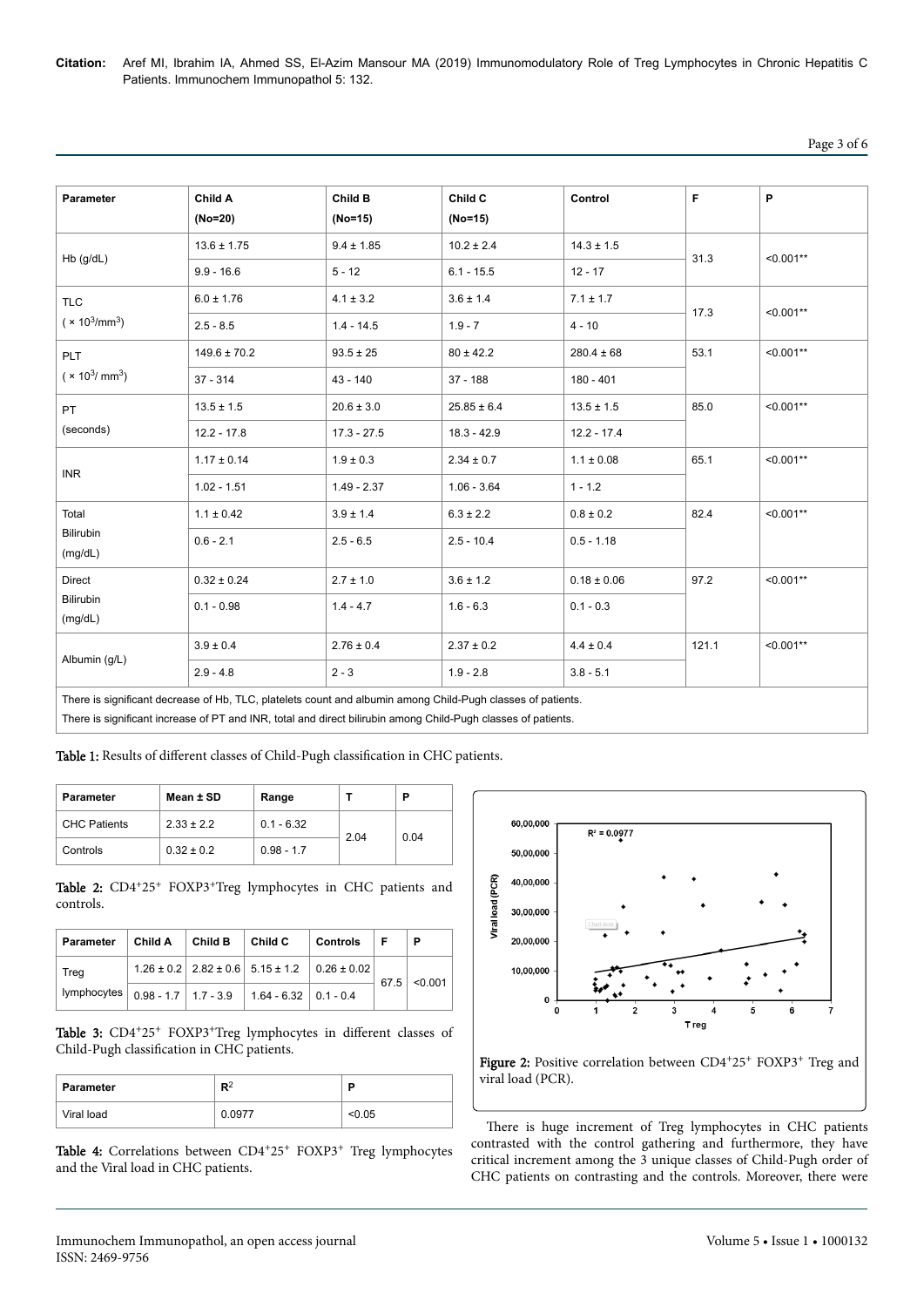# Page 4 of 6

significant positive correlation between them and positive viral load (Figure 2).

# **Discussion**

Treg are a key CD4<sup>+</sup> White blood cell subpopulation that are principal in keeping up parity of the insusceptible framework and assume a fundamental job responsible for insusceptibility to remote antigens including infections [2,7].

The presence of the Forkhead Box Protein 3 (FOXP3) and low levels of alpha chain IL-7 receptor (CD127) on CD4+CD25<sup>+</sup> T cells are currently utilized as the gold standard phenotypic markers of circulating Treg [8].

Starting here of view, our examination was intended to illuminate the immuno-modulatory job of CD4<sup>+</sup> CD25<sup>+</sup> Foxp3<sup>+</sup> T administrative cells in CHC patients.

In this research, there was expansion in CD4+25<sup>+</sup> FOXP3<sup>+</sup> Treg lymphocytes with statistically significant difference (P<0.05).

Perrella, et al. were the chief to show that Treg (CD4<sup>+</sup> CD25<sup>+</sup>) were actually elevated during the acute phase of HCV infection in the peripheral blood of patients. Furthermore, patients who later developed chronic infection had higher blood levels of CD4<sup>+</sup> CD25<sup>+</sup> Tcells at the onset of the infection than those who got rid of the infection. Be that as it may, this was not the situation in two subsequently distributed autonomous investigations with respect to both the CD4<sup>+</sup> CD25<sup>+</sup> White blood cell populace and the HCV-explicit CD4<sup>+</sup> FoxP3+ populace [9].

Numerous investigations of patients with interminable HCV disease demonstrated a hoisted recurrence of CD4<sup>+</sup> CD25<sup>+</sup> Treg cells in the fringe blood contrasted and suddenly settling patients or solid controls, perhaps prompting viral perseverance. Cabrera, et al. performed examination and found that CD4+CD25<sup>+</sup> cells discharge TGF-β1 and IL-10. The inhibitory role for TGF-β1 was affirmed by anti-TGF- β1 [10]. Additionally, they found that HCV- explicit IFN-γ movement was upgraded in marginal blood mononuclear cells drained of CD4+CD25<sup>+</sup> and stifled in fringe blood mononuclear cells enhanced with CD4+CD25<sup>+</sup> [3,10,11].

Consumption of CD4<sup>+</sup>CD25<sup>+</sup> cells additionally improved HCVexplicit CD4<sup>+</sup> and CD8<sup>+</sup> T cell expansion. In addition, they showed that CD4+CD25<sup>+</sup> mediated suppression to be dose dependent and requiring cell contact. Furthermore Boettler, et al. and Shin, et al. discovered that Treg cells from constantly infected patients show morally higher inhibitory action against T cell expansion and IFN-γ emission. Besides, Treg cells from HCV- tainted individuals suppress CD8<sup>+</sup> T cells in an antigen-non- explicit way and stifle HCV-specific T cells but as well as flu -, CMV- and EBV-explicit Lymphocytes [12-14].

In a study performed by Manigold, et al. they uncovered that CD4<sup>+</sup> CD25<sup>+</sup> Foxp3<sup>+</sup> Treg cells smother both IFN-γ emission and the development of HCV-explicit T cells and actuation prompted cell passing of HCV-explicit T cells in HCV-uncovered chimpanzees, in both those with suddenly recuperated from HCV disease and with interminable HCV infection [15].

Hence, it was proposed that Treg cells could control HC9-specific memory T cell responses by restricting their activation and inhibiting apoptosis in patients cured from HCV infection [16].

As respects the dispersion of Treg cells inside the HCV-infected liver, found that a high number of penetrating CD4<sup>+</sup> FoxP3<sup>+</sup> T-cells were detected in the livers of chronic HCV patients, while they were absent from healthy livers. Нese Tregs were completely separated and very actuated phenotype, while about half of them did not show CD25. They clarified that they may result from two primary components specifically influenced by the infection: First, HCV may invigorate the dynamic enlistment of existing Treg by adjusting safe cells like dendritic cells and B cells. They recognized that monocyte-inferred dendritic cells (mo-DC) augmented their secertion of the Tregattracting chemokines Chemokine (C-C motif) ligand (CCL) 17 and CCL22 when they appended to HCV-tainted Huh7 hepatoma cells [17,18].

Besides, they found that in chronic HCV patients isolated mo-DC have been seen to own a greater ability to induce Treg from simple CD4+ T-cells than mo-DC from a healthy control. Lastly, B cells to HCV have been shown to display an improved ability to generate Treg. Secondly, HCV-infected cells may straightforwardly associate with Tlymphocytes and support their change into Treg. At the point when actuated CD4<sup>+</sup> T cells were co- developed with HCV-infected Huh7 cells, they communicated more dimensions of the Treg markers CD25 and FoxP3. Нis impact was started likewise by TGF beta and galectin-9, the declaration of which is increased in infected Huh7 cells and are seen in the serum and liver of HCV-infected patients. Kupffer cells and infected hepatocytes are the major sources of galectin-9 in the liver [18-20].

On the other hand, HCV proteins may attach directly to T-cells and making them immunosuppressive. Jurkat T-cells expressing HCV core protein increase FoxP3 and gain oppressive role and the transduction of HCV core protein in CD4<sup>+</sup> T-cells prompts the expression of FoxP3 and Treg markers [21].

Tseng, et al. established that Treg-mediated immunosuppression reduction during and after combination therapy with PEG-IFN and RBV, irrespective of the treatment response [22].

In this study, there is positive correlation between CD4<sup>+</sup> 25<sup>+</sup> FOXP3+ Treg lymphocytes and age (P<0.05) in CHC patients. Нere is supporting information originated from human examinations demonstrating a higher level of CD4<sup>+</sup> FOXP3<sup>+</sup> Tregs in biopsies from skin from senior people contrasted with more youthful grown-ups. This assigns CD4<sup>+</sup> Treg compartment increments with age, near to the aggregate CD4<sup>+</sup> T cells. Though, since a number of CD4<sup>+</sup> T cell subsets decrease in the elder individuals, it is not evident whether this near increment is expected to absence of naive CD4<sup>+</sup> T cells or a bona fide expansion in absolute Treg numbers. In contrast, Tseng, et al. found that age did not associate with the CD4+FoxP3+ Treg frequency [22,23].

Interminable HCV infection is identified with a hazard of liver fibrosis that can develop into liver cirrhosis and HCC. Нe capacity of Treg in this procedure is discussed. Intrahepatic CD4<sup>+</sup> FoxP3<sup>+</sup> T cells are available at more elevated amounts in HCV-infected livers with constrained fibrosis, and the proportion of FoxP3+/CD8+ cells is lessened in livers with serious HCV-related fibrosis. Additionally, TGF $β$  created by HCV-explicit CD4<sup>+</sup> and CD8<sup>+</sup> T-cells seem to restrain liver fibro-beginning as an option to acte as an ace fibrotic factor [24,25].

On contrary, the declaration of Treg markers (FoxP3, CTLA4 and GITR) and Tr1 markers (CD49b, CD18 and IL10) was enlarged in the livers of patients with HCV-related cirrhosis when contrasted with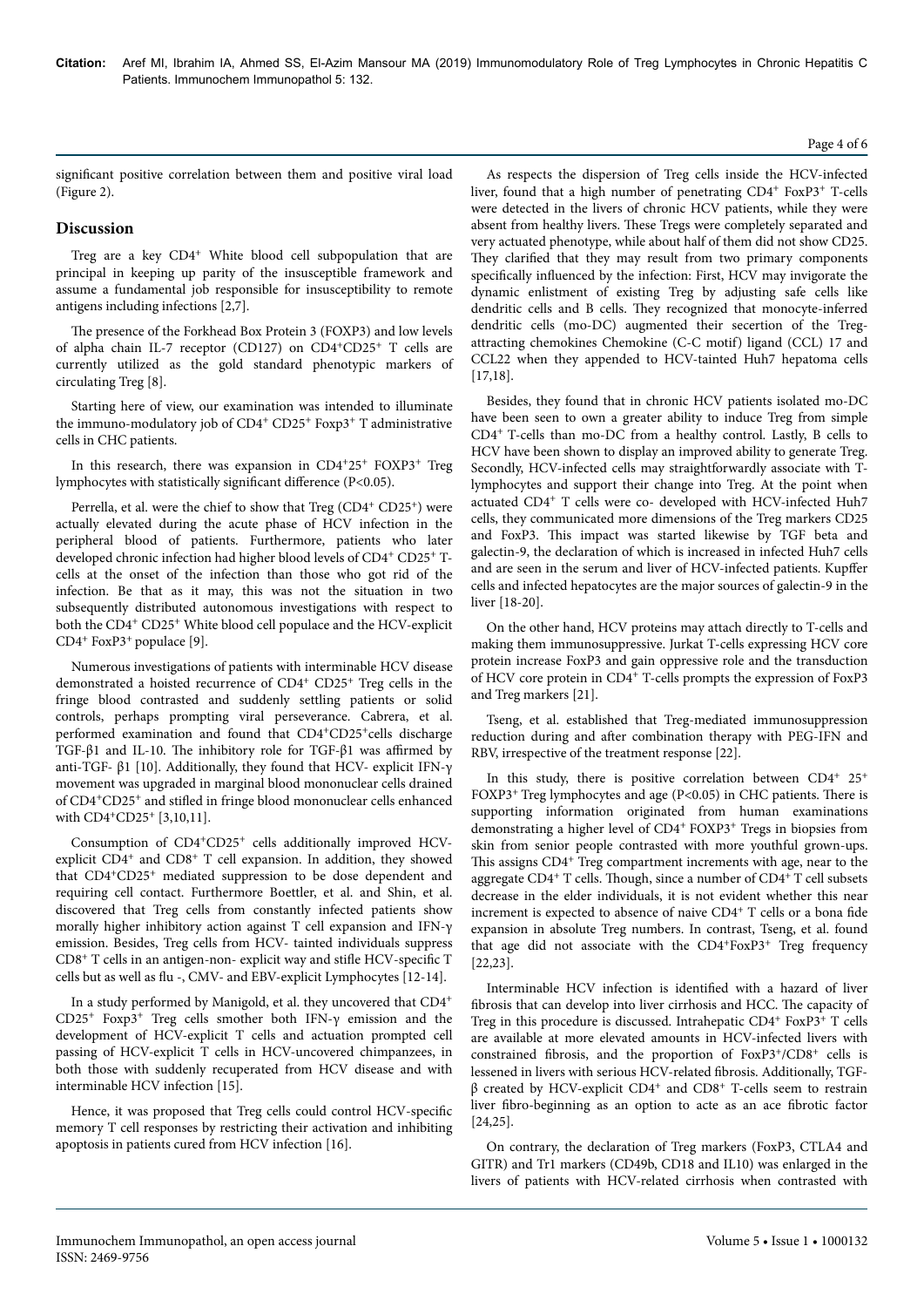constantly infected patients without liver cirrhosis. No rise in Н1 and Th<sub>2</sub> markers was identified.

Furthermore, initiated CD4<sup>+</sup>FoxP3<sup>+</sup> T cells communicating IL8 were expanded in the liver in closeness to alpha-SMA<sup>+</sup> hepatic stellate cells and territories of fibrosis. Нe generation of IL8 by Treg is explicitly connected with HCV disease and the way of life supernatant of IL8+ Treg clones initiates hepatic stellate cells by means of IL8.

Generally, these results recommend that diverse subsets of regulatory T-cells could have a reverse influence on HCV-related fibrosis [26].

In the current work, the average of CD4+25<sup>+</sup> FOXP3<sup>+</sup> Treg lymphocytes was elevated morally in patients with liver cirrhosis measured using Child-Pugh classification, as related to the normal controls [27].

In agreement with the current results, Aleem AA, et al. and Li, et al. stated that the proportion of Treg cells in cirrhotic patients was dramatically more than those in controls. Also, Huang, et al. detected that the percentage of Treg cells elevated significantly in patients with liver cirrhosis when comparing with normal volunteers [28,29].

In concurrence with the acquired outcomes Huang, et al. found that in patients with liver cirrhosis, the expanded dimension of Treg cells was fundamentally connected with viral load (P<0.05) [29].

In this investigation, a positive connection among Treg and viral load, this is coordinated with Barjon, et al. who found that a positive connection was recognized between CD4+CD25<sup>+</sup> T cell recurrence and HCV RNA titer, though a reverse connection was found with liver incendiary movement [17].

These showed that CD4<sup>+</sup>CD25<sup>+</sup> T cells can react straightforwardly to HCV antigens and smother the HCV-explicit invulnerable reaction in a portion subordinate cell contact way, which may advance HCV survival inside the host.

# **Conclusion**

There is marked increased level of CD4+25+ FOXP3+Treg lymphocytes among CHC patients, in addition to, the 3 different classes of Child-Pugh classification. Нis might confirm the immunomodulatory role by CD4+25<sup>+</sup> FOXP3+Treg during chronic HCV infection that it might contribute to the immune response failure.

# **References**

- 1. [Cusick MF, Schiller JJ, Gill JC, Eckels DD \(2011\) Hepatitis C Virus](https://www.hindawi.com/journals/jir/2011/806061/) [Induces Regulatory T Cells by Naturally Occurring Viral Variants to](https://www.hindawi.com/journals/jir/2011/806061/) [Suppress T-Cell Responses. Clinical and Developmental Immunology](https://www.hindawi.com/journals/jir/2011/806061/) [2011.](https://www.hindawi.com/journals/jir/2011/806061/)
- 2. [Sakaguchi S \(2004\) Naturally arising CD4+ regulatory T cells for](https://www.annualreviews.org/doi/10.1146/annurev.immunol.21.120601.141122) [immunologic self-tolerance and negative control of immune responses.](https://www.annualreviews.org/doi/10.1146/annurev.immunol.21.120601.141122) [Ann Rev Immunol 22: 531-562.](https://www.annualreviews.org/doi/10.1146/annurev.immunol.21.120601.141122)
- 3. [Chang J, Xue R, Zhou Z, Feng YH, Dai WW, et al. \(2014\) Prediction of](http://europepmc.org/abstract/med/24944616) antiviral efficacy [in patients with CHC by changes in forkhead box](http://europepmc.org/abstract/med/24944616) [protein 3 levels. Experimental and](http://europepmc.org/abstract/med/24944616) Нerapeutic Medicine 8: 165-168.
- 4. Asseman C, von-Herrath M (2002) About CD4+CD25+regulatory cells. Autoimmun Rev 1: 190-197.
- 5. [Heeg M, Ulsenheimer A, Gruner N, Zachoval R, Jung MC, et al. \(2009\)](https://www.gastrojournal.org/article/S0016-5085(09)01147-0/fulltext) FOXP3 expression in HCV-specific [CD4+ T cells during acute HC.](https://www.gastrojournal.org/article/S0016-5085(09)01147-0/fulltext) [Gastroenterology 137: 1280-1288.](https://www.gastrojournal.org/article/S0016-5085(09)01147-0/fulltext)
- 6. [Arkin CF, Bessman JD, Calam RR, Ernst DJ, Parish GT, et al. \(2003\)](http://www.zxyjhjy.com/upload/attached/file/20170406/20170406162814_7241.pdf) [Procedures for collection of diagnostic blood specimens by venipuncture,](http://www.zxyjhjy.com/upload/attached/file/20170406/20170406162814_7241.pdf)

[Approved Standard; 5th edn. National Committee for Clinical Laboratory](http://www.zxyjhjy.com/upload/attached/file/20170406/20170406162814_7241.pdf) [Standards; Document H3-A5.](http://www.zxyjhjy.com/upload/attached/file/20170406/20170406162814_7241.pdf)

- 7. [Seddiki N, Kelleher A \(2008\) Regulatory T cells in HIV infection: who's](https://link.springer.com/article/10.1007/s11904-008-0004-6) [suppressing what? Current HIV/AIDS Reports 5: 20-26.](https://link.springer.com/article/10.1007/s11904-008-0004-6)
- 8. [Pereira L, Gomes S, Ishak R, Vallinoto A \(2017\) Regulatory T cell and](https://www.frontiersin.org/articles/10.3389/fimmu.2017.00605/full) [Forkhead box protein 3 as modulators of immune homeostasis. Frontiers](https://www.frontiersin.org/articles/10.3389/fimmu.2017.00605/full) [in Immunology 8: 605.](https://www.frontiersin.org/articles/10.3389/fimmu.2017.00605/full)
- 9. [Perrella A, Vitiello L, Atripaldi L, Conti P, Sbreglia C, et al. \(2006\)](https://gut.bmj.com/content/55/9/1370) [Elevated CD4+/CD25+ T cell frequency and function during acute HCV](https://gut.bmj.com/content/55/9/1370) [presage chronic evolution. Gut 55: 1370-1371.](https://gut.bmj.com/content/55/9/1370)
- 10. [Cabrera R, Tu Z, Xu Y, Firpi R, Rosen H, et al. \(2004\) An](https://aasldpubs.onlinelibrary.wiley.com/doi/epdf/10.1002/hep.20454) [Immunomodulatory Role For CD4+CD25+ Regulatory T Lymphocytes](https://aasldpubs.onlinelibrary.wiley.com/doi/epdf/10.1002/hep.20454) [in HCV Infection. Hepatology 40: 1062-1071.](https://aasldpubs.onlinelibrary.wiley.com/doi/epdf/10.1002/hep.20454)
- 11. [Ebinuma H, Nakamoto N, Li Y, Price D, Gostick E, et al. \(2008\)](https://jvi.asm.org/content/82/10/5043) Identification [and in vitro expansion of functional antigen](https://jvi.asm.org/content/82/10/5043) specific [CD25+ FoxP3+ regulatory T cells in HCV infection. J Virol 82:](https://jvi.asm.org/content/82/10/5043) [5043-5053.](https://jvi.asm.org/content/82/10/5043)
- 12. [Boettler T, Spangenberg HC, Neumann-Haefelin C, Panther E, Urbani S,](https://jvi.asm.org/content/79/12/7860) [et al. \(2005\) T cells with a CD4+CD25+ regulatory phenotype suppress in](https://jvi.asm.org/content/79/12/7860) vitro proliferation of virus-specific $CD8+$  [T cells during chronic HCV](https://jvi.asm.org/content/79/12/7860) [infection. Journal of Virology 79: 7860-7867.](https://jvi.asm.org/content/79/12/7860)
- 13. [Shin E, Sung P, Park S \(2016\) Immune responses and immunopathology](https://www.nature.com/articles/nri.2016.69) [in acute and chronic viral hepatitis. Nat Rev Immunol 16: 509-523.](https://www.nature.com/articles/nri.2016.69)
- 14. [Rushbrook S, Ward S, Unitt E, Vowler S, Lucas M, et al. \(2005\) Regulatory](https://jvi.asm.org/content/79/12/7852) [T cells suppress in vitro proliferation of](https://jvi.asm.org/content/79/12/7852) virus-specific CD8+ T cells [during persistent HCV infection. J Virol 79: 7852-7859.](https://jvi.asm.org/content/79/12/7852)
- 15. [Manigold T, Shin E, Mizukoshi E, Mihalik K, Murthy K, et al. \(2006\)](https://www.researchgate.net/publication/7297894_Foxp3CD4CD25_T_cells_control_virus-specific_memory_T_cells_in_chimpanzees_that_recovered_from_hepatitis_C) [Foxp3+CD4+CD25+ T cells control](https://www.researchgate.net/publication/7297894_Foxp3CD4CD25_T_cells_control_virus-specific_memory_T_cells_in_chimpanzees_that_recovered_from_hepatitis_C) virus-specific memory T cells in [chimpanzees that recovered from HCV. Blood 107: 4424-4432.](https://www.researchgate.net/publication/7297894_Foxp3CD4CD25_T_cells_control_virus-specific_memory_T_cells_in_chimpanzees_that_recovered_from_hepatitis_C)
- 16. [Jung M, Shin E \(2016\) Regulatory T cells in HBV and HVC infections.](https://immunenetwork.org/search.php?where=aview&id=10.4110/in.2016.16.6.330&code=0078IN&vmode=FT) [Immune Netw 16: 330-336.](https://immunenetwork.org/search.php?where=aview&id=10.4110/in.2016.16.6.330&code=0078IN&vmode=FT)
- 17. [Barjona C, Dahlqvista G, Calmusa Y, Contia F \(2015\) Role of regulatory](https://www.dldjournalonline.com/article/S1590-8658(15)00382-5/fulltext) [T-cells during HCV infection: From the acute phase to post](https://www.dldjournalonline.com/article/S1590-8658(15)00382-5/fulltext)[transplantation recurrence. Digestive and Liver Disease 47: 913-917.](https://www.dldjournalonline.com/article/S1590-8658(15)00382-5/fulltext)
- 18. [Higashitani K, Kanto T, Kuroda S, Yoshio S, Matsubara T, et al. \(2013\)](https://app.dimensions.ai/details/publication/pub.1036777253) [Association of enhanced activity of indoleamine 2, 3-dioxygenase in](https://app.dimensions.ai/details/publication/pub.1036777253) [dendritic cells with the induction of regulatory T cells in CHC infection. J](https://app.dimensions.ai/details/publication/pub.1036777253) [Gastroenterology 48: 660-670.](https://app.dimensions.ai/details/publication/pub.1036777253)
- 19. [Ji XJ, Ma CJ, Wang JM, Wu XY, Niki T, et al. \(2013\) HCV-infected](https://onlinelibrary.wiley.com/doi/full/10.1002/eji.201242768) [hepatocytes drive CD4+ CD25+ Foxp3+ regulatory T-cell development](https://onlinelibrary.wiley.com/doi/full/10.1002/eji.201242768) [through the Tim-3/Gal-9 pathway. European Journal of Immunology 43:](https://onlinelibrary.wiley.com/doi/full/10.1002/eji.201242768) [458-467.](https://onlinelibrary.wiley.com/doi/full/10.1002/eji.201242768)
- 20. [Barjon C, Niki T, Vérillaud B, Opolon P, Bedossa P, et al. \(2012\) A novel](https://infectagentscancer.biomedcentral.com/articles/10.1186/1750-9378-7-16) [monoclonal antibody for detection of galectin-9 in tissue sections:](https://infectagentscancer.biomedcentral.com/articles/10.1186/1750-9378-7-16) [application to human tissues infected by oncogenic viruses. Infectious](https://infectagentscancer.biomedcentral.com/articles/10.1186/1750-9378-7-16) [Agents and Cancer 7: 16.](https://infectagentscancer.biomedcentral.com/articles/10.1186/1750-9378-7-16)
- 21. [Fernandez-Ponce C, Dominguez-Villar M, Aguado E \(2014\) CD4+](https://journals.plos.org/plosone/article?id=10.1371/journal.pone.0085191) [primary T cells expressing HCV-core protein up-regulate Foxp3 and](https://journals.plos.org/plosone/article?id=10.1371/journal.pone.0085191) [IL-10, suppressing CD4 and CD8 T cells. PLoS ONE 9: e85191.](https://journals.plos.org/plosone/article?id=10.1371/journal.pone.0085191)
- 22. [Tseng KC, Ho YC, Tseng CW, Tseng LH, et al. \(2017\) Decrease in](https://www.ijidonline.com/article/S1201-9712(17)30062-0/abstract) [regulatory T-cell function in chronic hepatitis C patients receiving](https://www.ijidonline.com/article/S1201-9712(17)30062-0/abstract) [pegylated-interferon plus ribavirin. Int J Infect Dis 58: 8-17.](https://www.ijidonline.com/article/S1201-9712(17)30062-0/abstract)
- 23. [Gottenberg JE, Lavie F, Abbed K, Gasnault J, Le Nevot E, et al. \(2005\)](https://www.researchgate.net/publication/7889683_CD4_CD25_regulatory_T_cells_are_not_impaired_in_patients_with_primary_Sjogren) [CD4 CD25 high regulatory T cells are not impaired in patients with](https://www.researchgate.net/publication/7889683_CD4_CD25_regulatory_T_cells_are_not_impaired_in_patients_with_primary_Sjogren) [primary Sjogren's syndrome. J Autoimmun 24: 235-242.](https://www.researchgate.net/publication/7889683_CD4_CD25_regulatory_T_cells_are_not_impaired_in_patients_with_primary_Sjogren)
- [Simon M, Rushbrook S, Alex G \(2007\) T-regulatory lymphocytes and](https://app.dimensions.ai/details/publication/pub.1067589828) [chronic viral hepatitis. Expert Opin Biol](https://app.dimensions.ai/details/publication/pub.1067589828) Нer 7: 1689-1703.
- 25. [Shaoyong L, Vriend LEM, Nasser IA, Popov Y, Afdhal NH, et al. \(2012\)](https://aasldpubs.onlinelibrary.wiley.com/doi/full/10.1002/hep.25951) HCV-specific [T-cell-derived TGF-β is associated with slow hepatic](https://aasldpubs.onlinelibrary.wiley.com/doi/full/10.1002/hep.25951) fibrogenesis. [Hepatology 56: 2094-2105.](https://aasldpubs.onlinelibrary.wiley.com/doi/full/10.1002/hep.25951)
- 26. [Langhans B, Kramer B, Louis M, Nischalke HD, Hüneburg R, et al. \(2013\)](https://www.journal-of-hepatology.eu/article/S0168-8278(13)00264-X/fulltext) [Intrahepatic IL-8 producing Foxp3\(+\) CD4 \(+\) regulatory T cells and](https://www.journal-of-hepatology.eu/article/S0168-8278(13)00264-X/fulltext) fibrogenesis [in CHC. Journal of Hepatology 59: 229-235.](https://www.journal-of-hepatology.eu/article/S0168-8278(13)00264-X/fulltext)